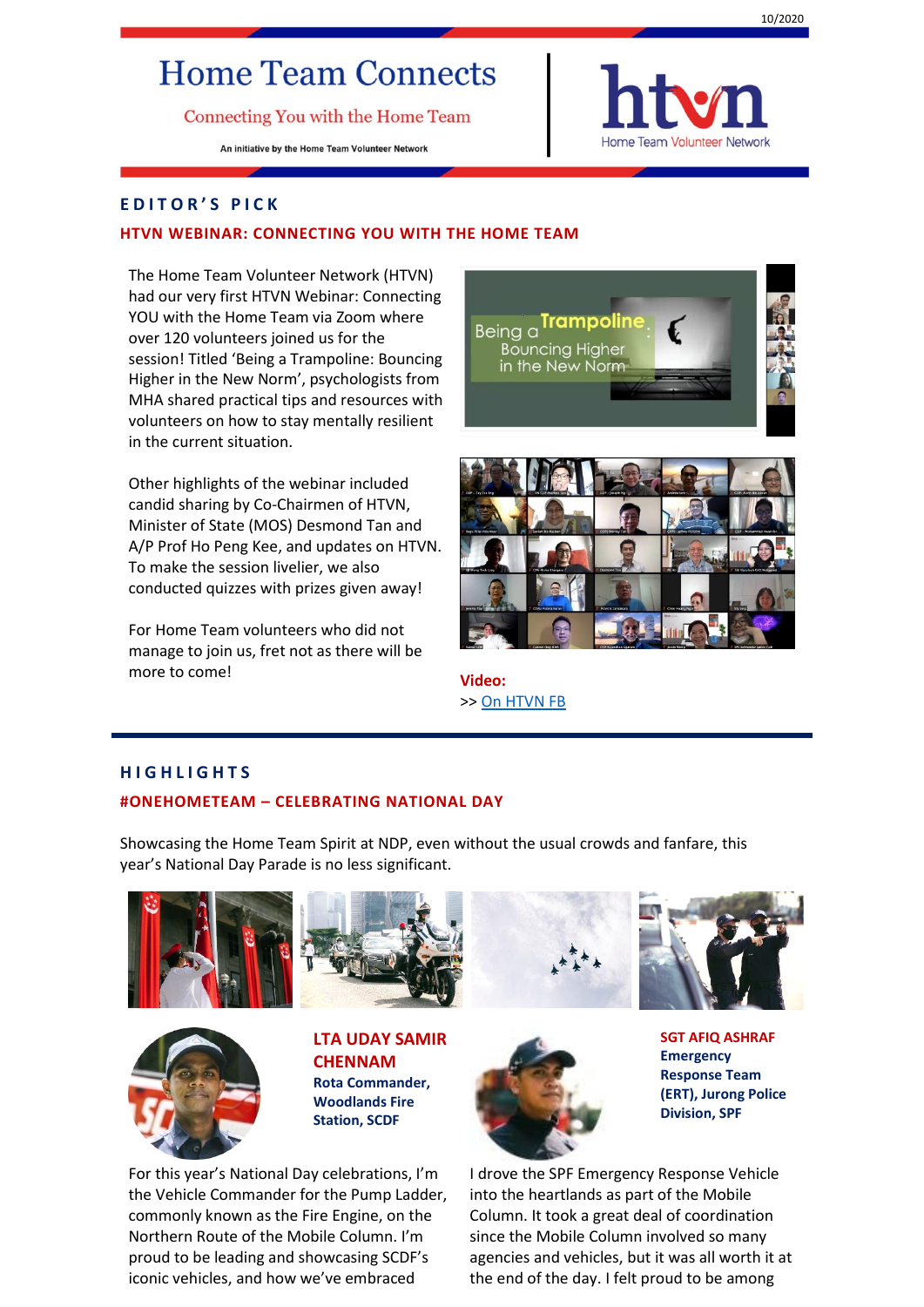transformation through new ops-tech capabilities and design features.

the officers who showcased the Home Team's capabilities to the nation.



## **N A T I O N A L D A Y O B S E R V A N C E C E R E M O N Y 2 0 2 0**

#### **MINISTER FOR HOME AFFAIRS NATIONAL DAY AWARDS**

This year, Home Team National Day honours were given out to officers, volunteers, partners and members of the public in these categories:

- **105 Awards – Individual**
- **3 Awards – Team**
- **15 Awards – Home Team Volunteer**
- **12 Awards – Home Team Partner (this newly inaugurated honour recognises organisations for their exemplary contributions in partnering the Home Team to keep Singapore safe and secure)**
- **33 Awards – Public Spiritedness**

We spoke to three recipients about their awards:



**Shim Chek Lin is one of the recipients of the Minister for Home Affairs National Day Award (Individual). She oversees transformation efforts at CNB.**



**Venerable N Sumana Thero is one of the recipients of the Minister for Home Affairs National Day Award (Home Team Volunteer). A volunteer with SPS since 1987, he has trained and led more than 80 volunteer counsellors at the Singapore Buddhist Federation.**

"It is absolutely an honour for me to receive this Award! I enjoy what I do and being able to contribute to a drug-free Singapore inspires me to do even better. As part of transformation engagement at CNB, I'm involved in change management. Informing officers about transformation development can be a challenge, and this prompts me to seek out new and creative ways to communicate and engage. Maintaining a positive mindset and being adaptable also helps me to cope with challenges that come my way."

"Not only do I find that my voluntary services are appreciated, this Award also recognises the efforts of [the various] religious groups, encouraging more volunteers to step forward. The conducive environment and open dialogue sessions [with SPS] allow us to share ideas, thereafter strengthening our partnership.

Seeing my student inmates receive opportunities for rehabilitation and reintegration keeps me motivated. The greatest reward is to see them return to the community and lead meaningful lives."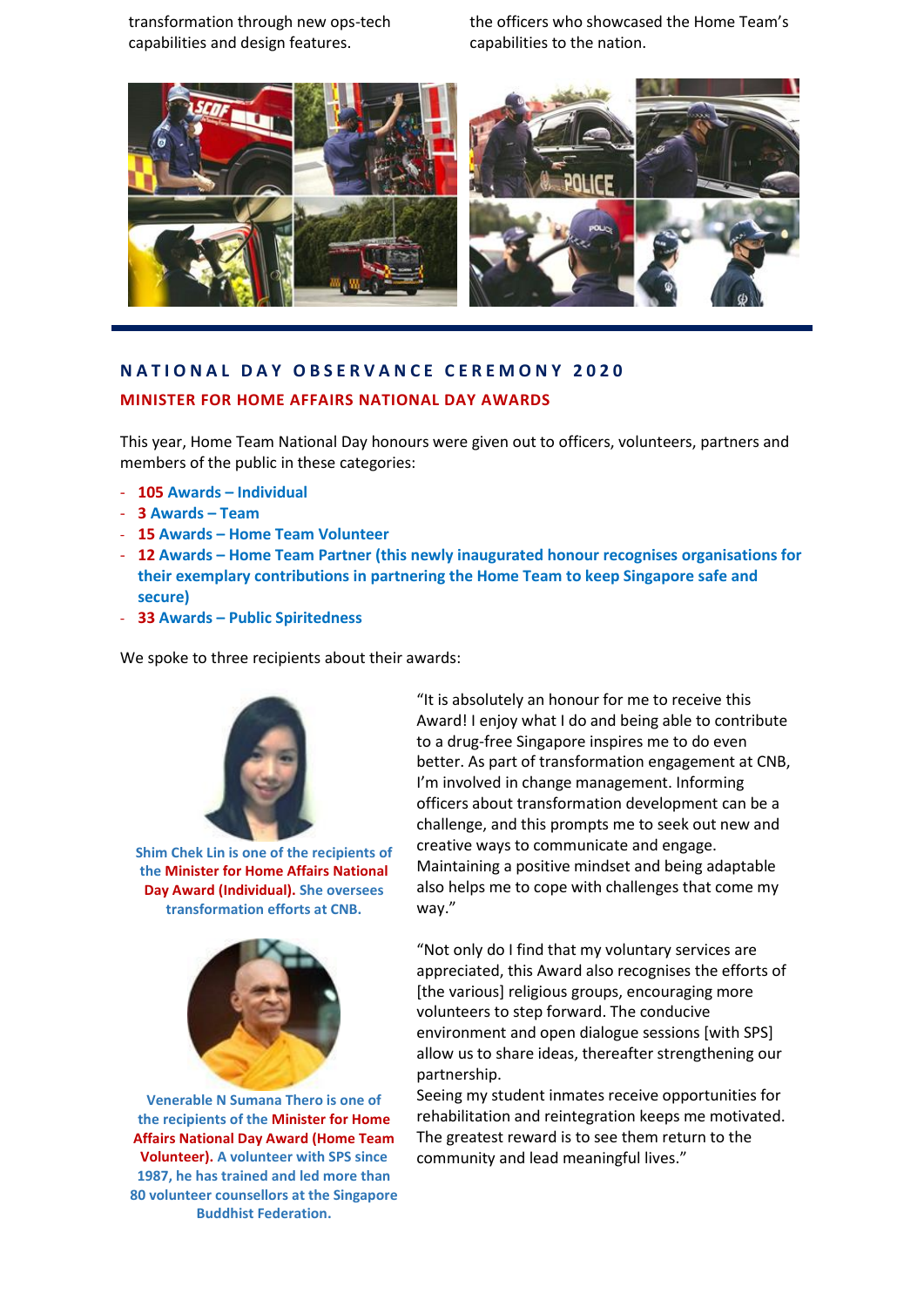

**Mr Wiener Robert Lorenz is the President of the Association of Certified Security Agencies (ACSA). He received the Minister for Home Affairs National Day Award (Home Team Partner) on behalf of ACSA.** 

"I'm honoured to receive this Award on behalf of ACSA. It shows that MHA recognises our efforts, and the dialogue we've had over the years has been fantastic. It's all to do with getting the best outcomes for the security industry."

## **H O M E T E A M R O U N D - U P UNDERSTANDING THE WORK OF OUR HTDS**

MHA's newly appointed Ministers of State (MOS) Muhammad Faishal Ibrahim and Desmond Tan visited ICA Airport Command and HTA on 17 and 18 August respectively to better understand the work of these Home Team Departments. With challenges arising from COVID-19 in mind, our MOSes were keen to understand how the Home Team is helping to safeguard Singapore.

During the visit to Changi Airport Terminal 3, ICA officers shared about their work in securing Singapore's borders and upholding immigration and national registration laws. They also discussed their plans to innovate and transform their processes, and how ICA is adapting to ensure travel into and out of Singapore will be more convenient and yet safe for travellers.

At HTA, the MOSes met officers to better understand HTA's role as the Corporate University of the Home Team. They were also briefed on HTA's strategies, priorities for FY2020 and beyond, as well as initiatives to drive Home Team training and learning.



**For more photos of the visits, check out: >> [go.gov.sg/mosdesmond-ica-t3](https://m.facebook.com/desmondtkm/posts/141046284326114) >> [go.gov.sg/mosfaishal-hta](https://m.facebook.com/muhammad.faishal.ibrahim1/posts/1614086258751160)**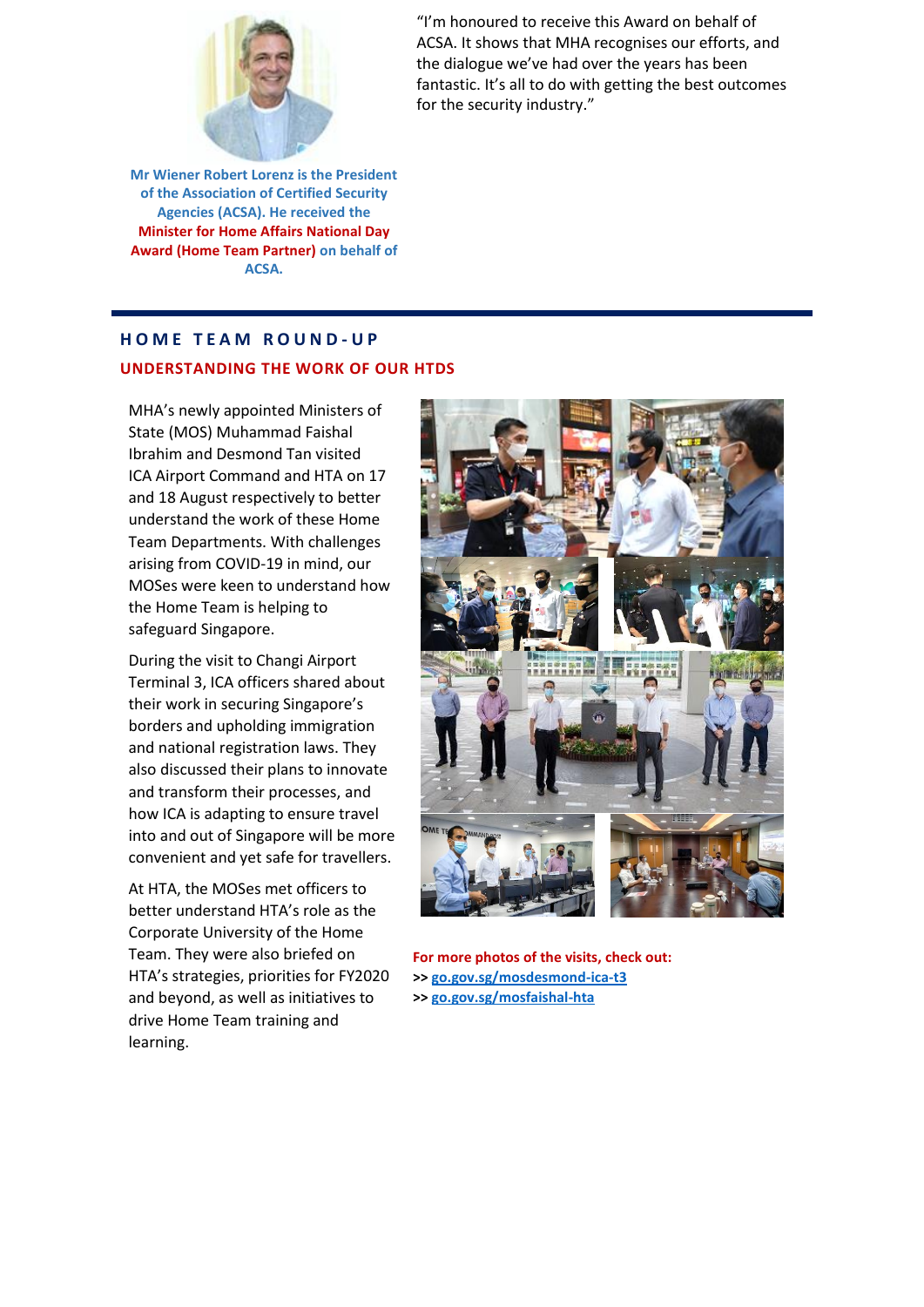Ministers of State (MOS) Muhammad Faishal Ibrahim and Desmond Tan visited CNB HQ and SPF's Police Operations Command Centre on 21 and 25 August respectively to better understand the work of our Home Team Departments.

At CNB HQ, officers shared with the MOSes about their mission to Enforce, Educate and Engage for a drug-free Singapore. They also viewed demonstrations of various operational capabilities and learnt about Transformation projects such as the Next-Generation Reporting Centre and Integrated Drug Enforcement Administrative Mobile Diary.

At the Police Operations Command Centre, the MOSes learnt about the Centre's vital role in coordinating responses on the ground. They were also briefed on SPF's role in the Whole-of-Government response to COVID-19.



**For more photos of the visits, check out: >> [go.gov.sg/mosfaishal-cnb](https://m.facebook.com/muhammad.faishal.ibrahim1/posts/1616325421860577) >> [go.gov.sg/mosdesmond-spf-pocc](https://m.facebook.com/desmondtkm/posts/144137360683673)**

## **S P F S C H O L A R S H I P A N D H O M E T E A M S C H O L A R S H I P A W A R D C E R E M O N Y**

#### **WELCOME TO THE HOME TEAM FAMILY**

The SPF Scholarship and Home Team Scholarship Award Ceremony was held virtually on 20 August with Minister K Shanmugam as the Guest-of-Honour.

The Home Team Scholarships are awarded annually to students who have excelled in their studies and cocurricular activities, displayed outstanding leadership qualities and have a keen interest to pursue a career with the Home Team. This year, 14 scholarships were awarded to students who will pursue their studies in a range of disciplines at local and overseas universities.

Congratulations to the recipients, and welcome to our family!



"The Home Team will continue to need strong and capable leaders who can lead our officers, prepare for and tackle future crises, and maintain the very high level of public trust that we have today. It is in this context that we invest heavily in getting talented young people who believe in our mission to join us, and we develop and groom them to be their best."

**– Minister K Shanmugam >> Read the [address](https://www.mha.gov.sg/newsroom/speeches/news/singapore-police-force-scholarship-and-home-team-scholarship-award-ceremony-2020-speech-by-mr-k-shanmugam-minister-for-home-affairs-and-minister-for-law) by Minister K Shanmugam to Scholarship recipients and their families**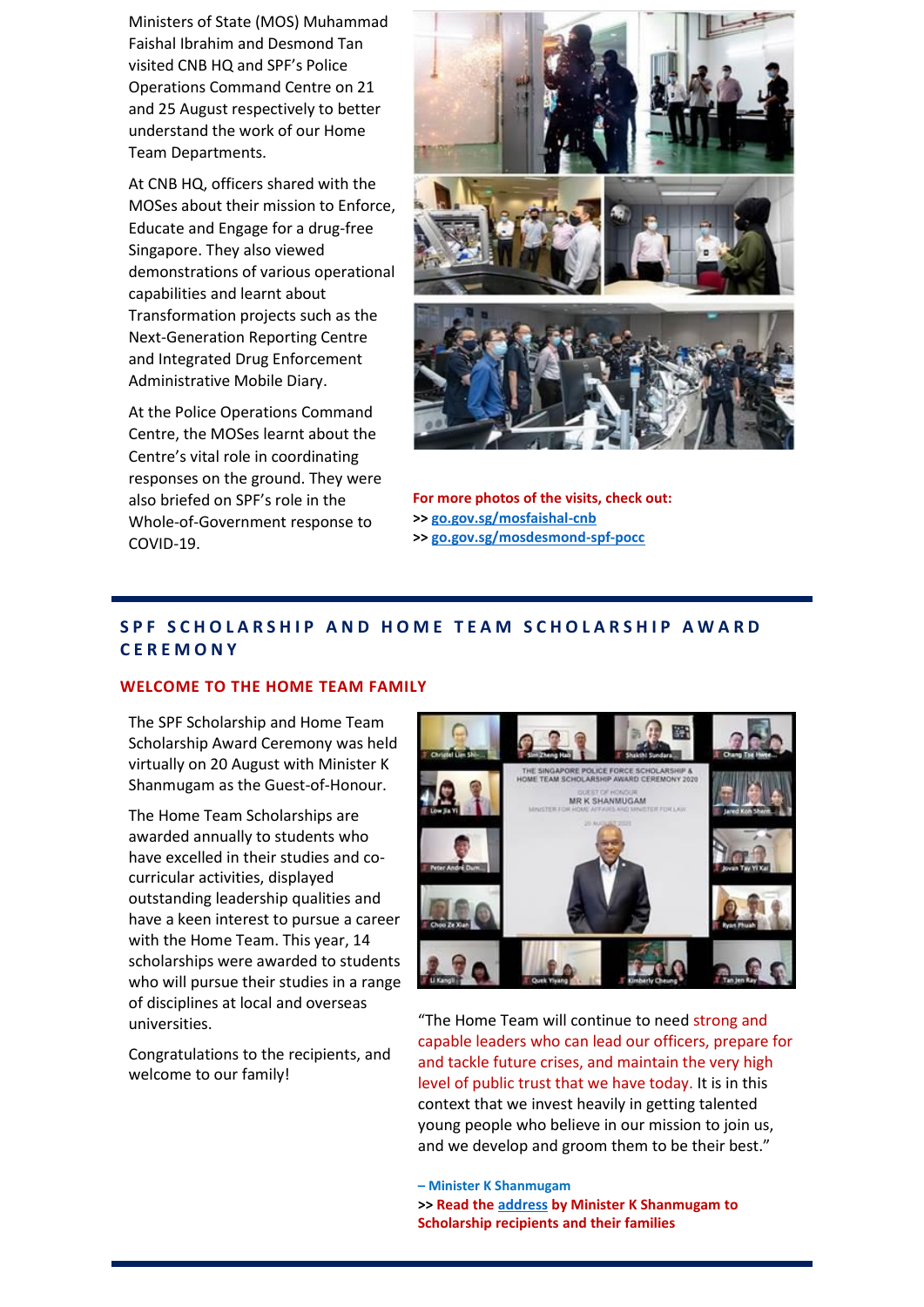# **R E H A B I L I T A T I O N NEW MEDIA TRAINING ACADEMY**



"With new skills and renewed motivation and determination in being given a second chance, ex-offenders can rejoin the national workforce with confidence and contribute actively to society." **– Mr Matthew Wee, CEO, YRSG**

#### **Bright Lights, Bright Start**

A new partnership will help create job opportunities in the media industry for inmates as they embark on their rehabilitation and reintegration journey. On 3 August, YRSG and Mediacorp Pte Ltd signed a Memorandum of Understanding that aims to help inmates develop industry-level skills and pursue careers in the media services sector. A new media training academy will be set up in the Multi Media Hub (MMH) located at Tanah Merah Centre.

Accredited media courses such as the Specialist Diploma in Social Media Marketing and Online Content Creation, and the Diploma in Film and Television Production will be offered to inmates from September 2020 onwards.

**>> Watch [a video](https://m.youtube.com/watch?v=HKGOKqbZJfE#dialog) produced by inmates from MMH: [go.gov.sg/yrsg-mmh-video](https://m.youtube.com/watch?v=HKGOKqbZJfE#dialog)**

### **M H A I N P A R L I A M E N T**

#### **MHA'S ADDENDUM TO THE PRESIDENT'S ADDRESS**

This week, MHA presented its Addendum to the President's Address. Keeping Singapore safe and secure remains of utmost importance. Apart from maintaining a high level of operational excellence and readiness, the Home Team will continue to build new capabilities to meet emerging threats, and leverage both community and international partnerships.

#### **>> Read [MHA's Addendum to the President's Address](https://www.mha.gov.sg/newsroom/in-parliament/parliamentary-speeches/news/addendum-to-the-president-address-2020)**







The Home Team remains committed in our fight against **COVID-19.** 

# **Ongoing Fight Against COVID-19**

- **Coordinate the Government's** response to COVID-19 situation
- Deploy officers at the frontlines, support MOH in contact tracing
- Set up the Safe Travel Office to facilitate safe international travel

Utilise technological and scientific expertise, such as COVID-19 test kit, UAVs, patrol robots and remote sensors

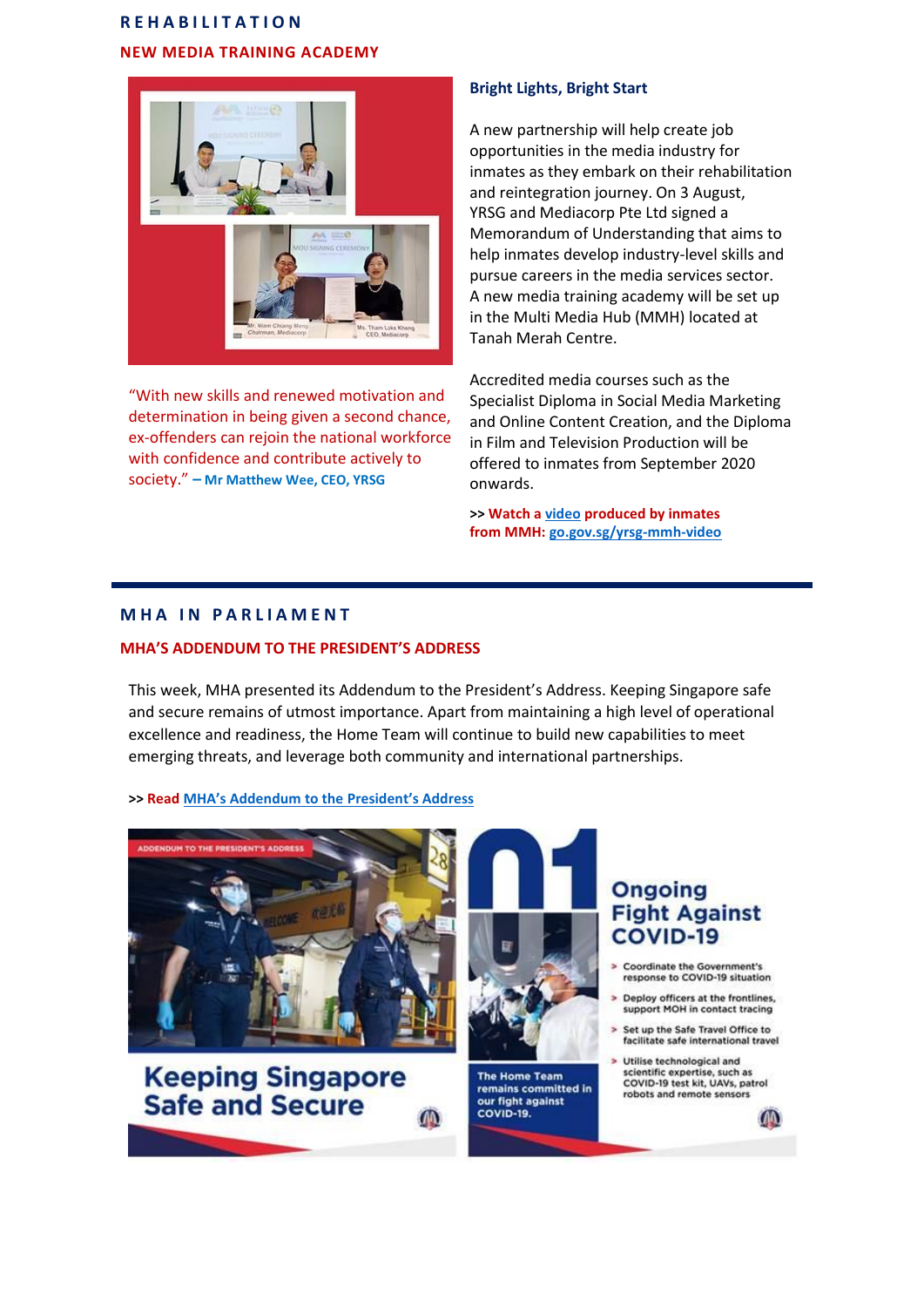

We will continue to deal with emerging and evolving threats.

# **Strengthening** the Home Team's **Capabilities**

- Strengthen legislation and regulatory regimes (e.g. drugs,<br>gambling, fire safety, foreign interference)
- Leverage technology to tackle<br>crimes, greater use of robots and<br>UAVs for operations
- > Enhance service delivery, increase capacity to deliver bett emergency response outcomes
- > Strengthen collaboration and operational effectiveness as<br>One Home Team

> Invest in and develop our<br>Home Team officers



We will deepen partnerships with the community and leverage international collaboration

# **Deepening Community & International Partnerships**

- Build up resilience against the<br>threat of terrorism through SGSecure
- Partner the community, including business community, to combat scams
- Step up preventive drug educati<br>efforts and expand community<br>correction efforts to better support the rehabilitation and reintegration of ex-offenders
- Deepen cooperation and partnerships with<br>international organisations

## **A N N U A L R E P O R T 2 0 1 9 / 2 0 2 0**

 $\overline{ }$ 



#### **HTA's Annual Report 2019/2020**

chronicles HTA's achievements for the past financial year and showcases its work to the public, building confidence in HTA's training and learning capabilities as the Corporate University of the Home Team.

**Scan or click on this QR Code for the Annual Report:**





#### **ICA Annual Report 2019**

The ICA Annual Report 2019 showcases how ICA continues to reskill and upskill its officers to take on tomorrow's challenges. Read the Annual Report at: **[www.ica.gov.sg/annuals](http://www.ica.gov.sg/annuals)**